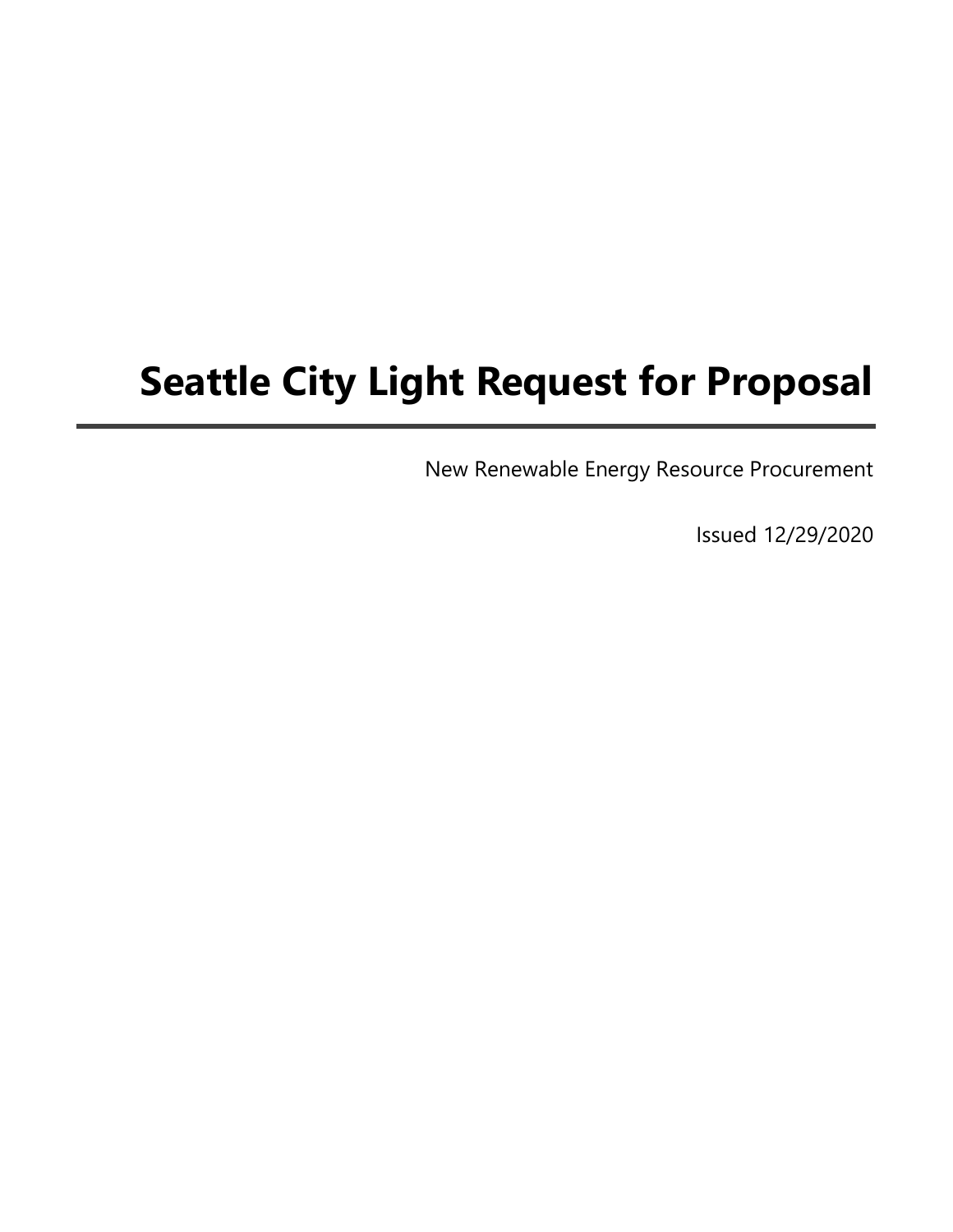Table of Contents

- 1. Introduction
	- 1.1. Scope and Purpose
- 2. Timing and Schedule
- 3. Requirements
	- 3.1. Minimum Requirements
		- 3.1.1. Minimum Bid Quantity
		- 3.1.2. Bid Term
		- 3.1.3. Price
		- 3.1.4. Transmission Service Status
		- 3.1.5. Qualifying Bid Products
		- 3.1.6. Credit and Bidder Qualifications
		- 3.1.7. Other Bidder Pre-qualifications
		- 3.1.8. Renewable Development
		- 3.1.9. Narrative of Related Project Experience
		- 3.1.10. Management Approach
		- 3.1.11. Workforce Development Plan
		- 3.1.12. Design and Technical Execution
		- 3.1.13. Capacity Maintenance Agreement
	- 3.2. General
		- 3.2.1. Notice of Intent to Bid
		- 3.2.2. Resource Delivery
		- 3.2.3. Resource On-line Date
		- 3.2.4. Resource Availability
	- 3.3. Site Characteristics
		- 3.3.1. Site Control
		- 3.3.2. Permitting
		- 3.3.3. Technology Proposals
		- 3.3.4. Financing
		- 3.3.5. Equipment and Construction Costs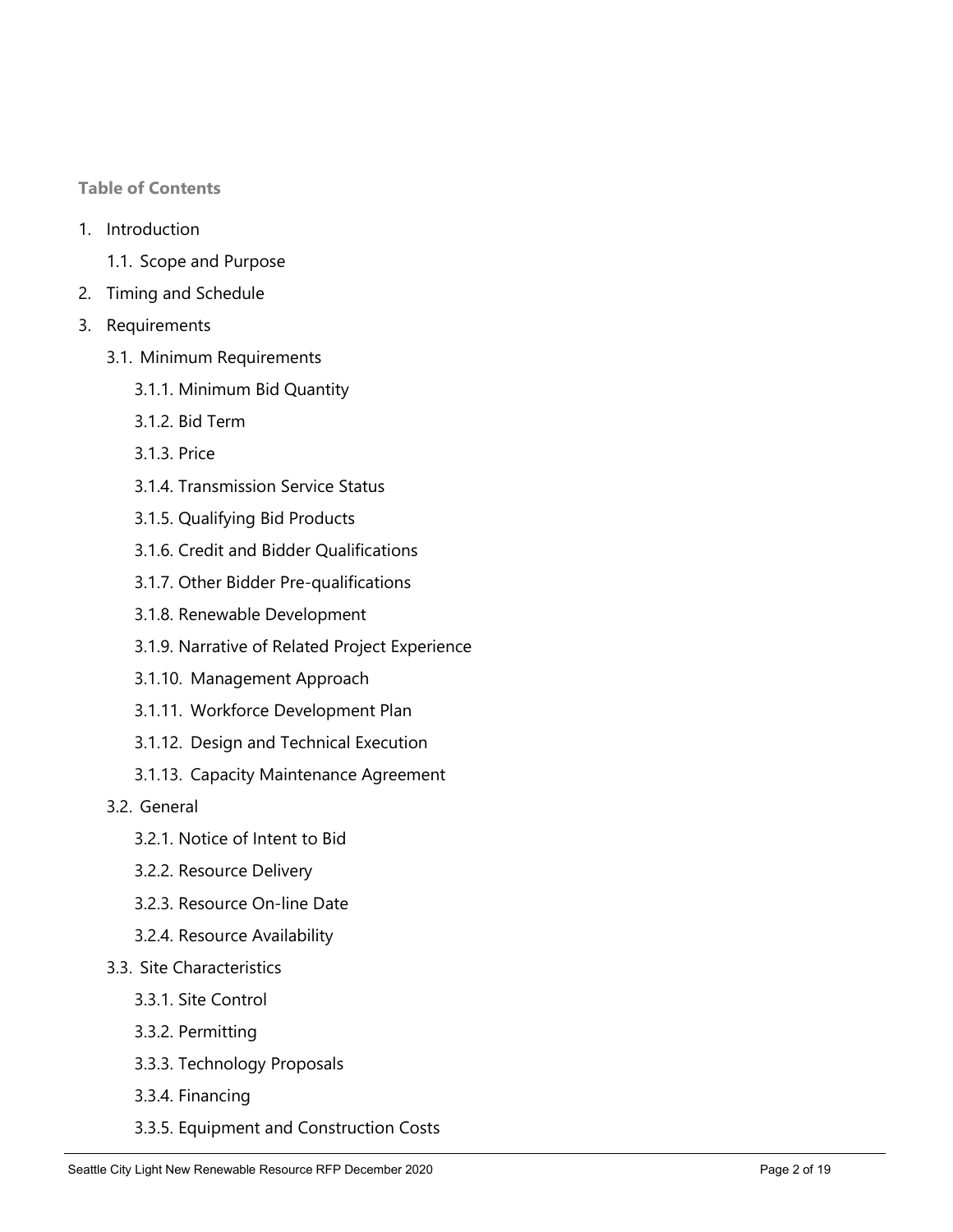- 3.3.6. Tax Credit Eligibility
- 3.3.7. Interconnection
- 3.4. System Operations
- 4. Limitations
	- 4.1. Irregular proposals
	- 4.2. Modifications and Final Approval
- 5. Power Purchase Agreement
- 6. Evaluation
- 7. Credit and Insurance
- 8. Confidentiality

**Attachments** 

- Attachment A: Notice of Intent to Bid
- Attachment B: Build Transfer Option
- Attachment C: Non-Disclosure Agreement
- Proposal Submittal Checklist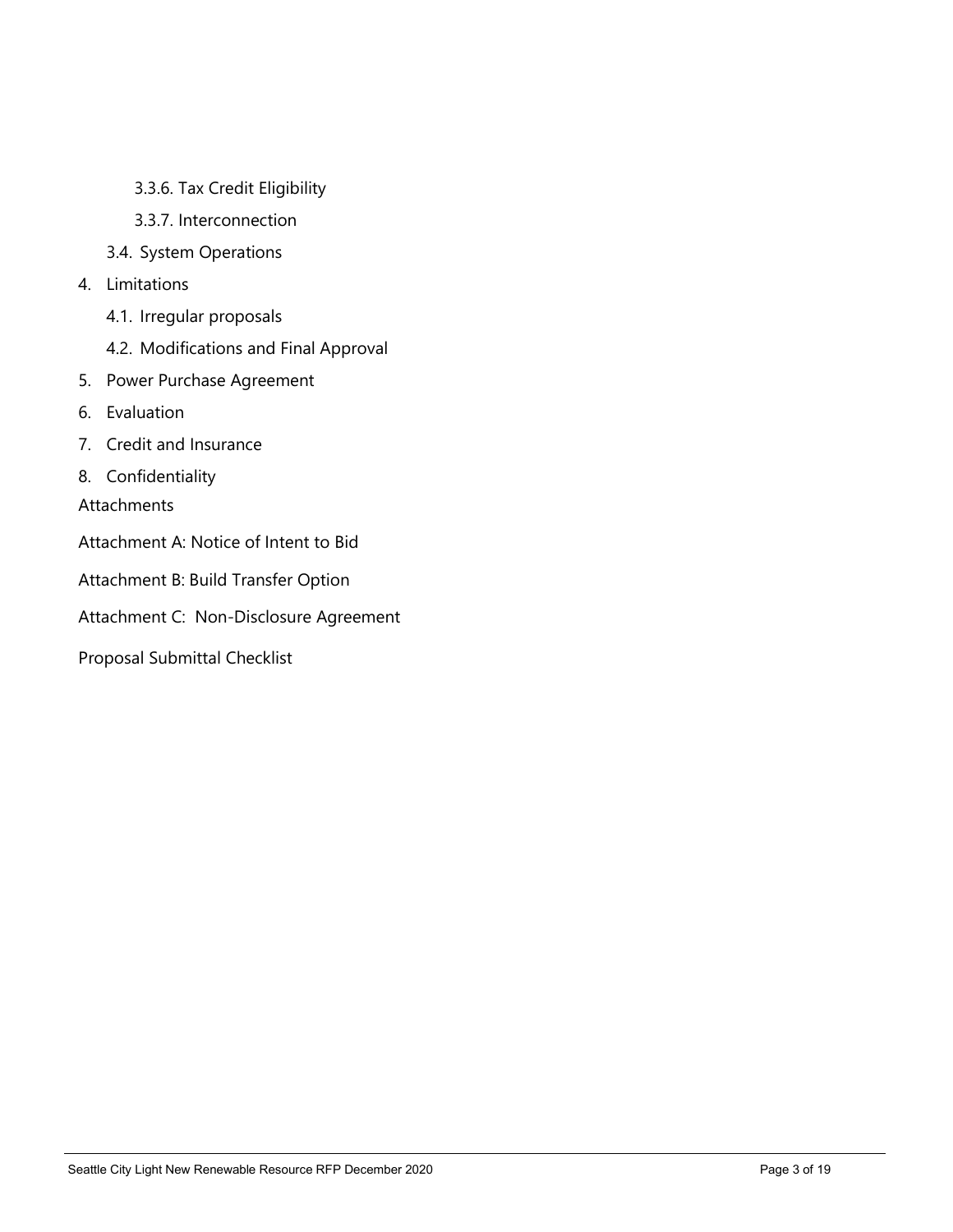## 1. Introduction

Seattle City Light is a department of the City of Seattle and is the electric utility serving Seattle and six surrounding cities. As an enterprise, Seattle City Light owns and operates generation, transmission, and distribution facilities that deliver electricity to approximately 470,000 customers in Seattle and surrounding communities.

The power Seattle City Light delivers to its customers is primarily sourced from carbon emissions-free hydro through owned and contracted resources. Seattle City Light has been carbon neutral in its power deliveries and operations since 2005, and is proud to be a leader in municipal governments across the country for its policies and actions on carbon reduction and providing clean, reliable, affordable, environmentally responsible power to its customers. For more information on Seattle City Light, please see our most recent Integrated Resource Plan (IRP) found in the following link: http://www.seattle.gov/light/IRP/default.asp.

## 1.1 Scope and Purpose

Recent actions by utilities, customers, and policy makers across the country are creating a greater need to develop more renewable energy resources. Seattle City Light is developing a program to offer 100% renewable energy that is bundled with its renewable energy certificates (RECs), delivered to our service territory, and sourced from newly built solar, wind or a combination of technologies.

Seattle City Light is seeking a total between 50 and 250 MWs nameplate capacity of new renewable resources including solar, wind, or combination of the two resource types, with or without battery storage. These new resources should be developed and operated in Washington state or in the Pacific Northwest.

Seattle City Light will consider proposals for power purchase agreements (PPA) as well as a range of ownership structures, including PPAs with purchase options or obligations, sales of existing assets, acquisition of project development assets and rights, joint ownership, and build-own-transfer agreements.

Seattle City Light will evaluate and select resources based on our assessment of the needs of our customers. Seattle City Light may or may not acquire any resources from this process.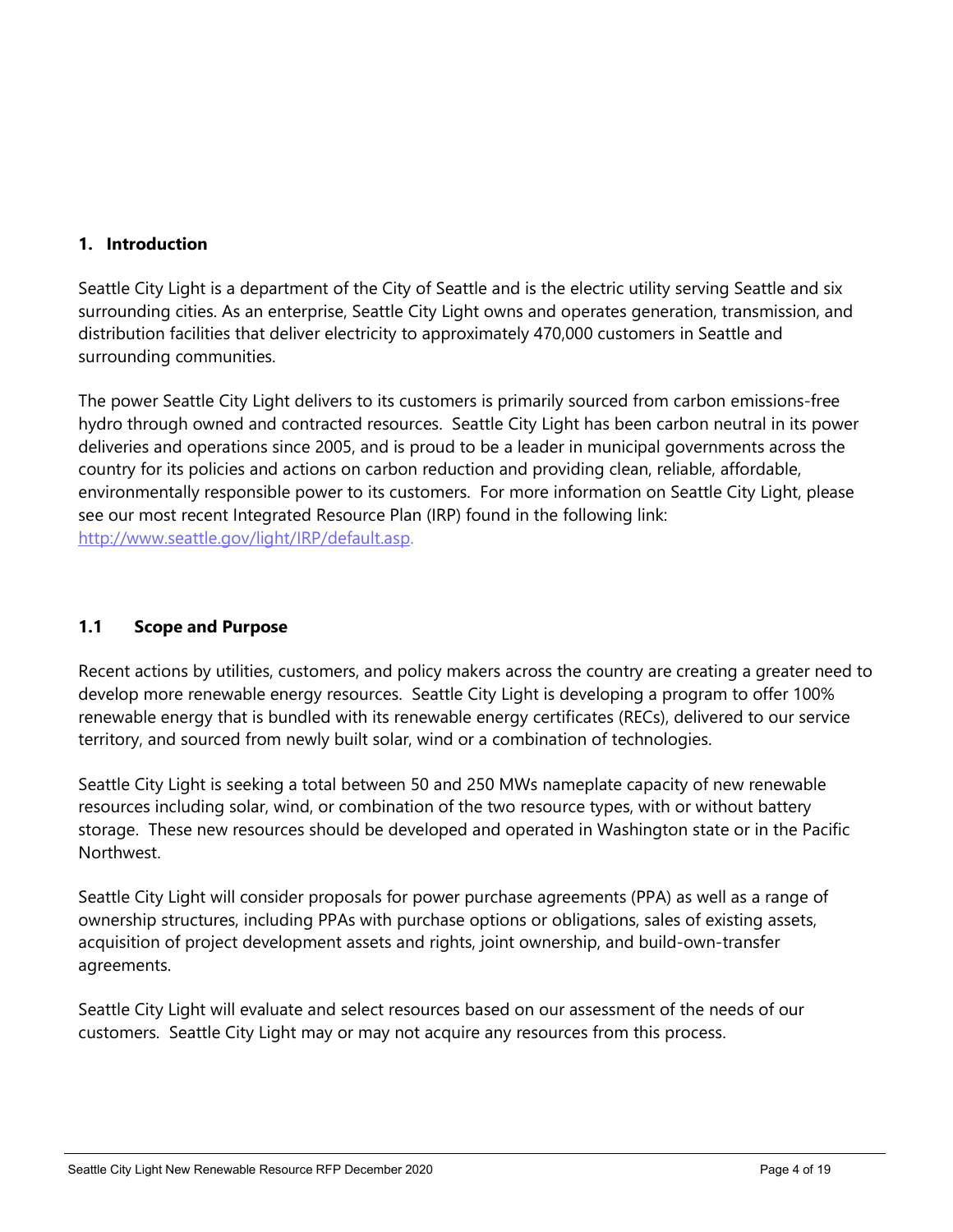## 2. Estimated Timing and Schedule

| <b>Milestone</b>                                    | <b>Date</b>                       |  |
|-----------------------------------------------------|-----------------------------------|--|
| RFP Issue Date                                      | December 29, 2020                 |  |
| Deadline for Questions                              | January 21, 2021                  |  |
| <b>Answers to Questions</b>                         | February 5, 2021                  |  |
| Notice of Intent to respond due to Seattle City     | February 15, 2021                 |  |
| Light                                               | By 5 p.m. Pacific Standard Time   |  |
| Deadline to submit proposals                        | March 1, 2021                     |  |
|                                                     | By 3 p.m. Pacific Standard Time   |  |
| Internal evaluation and Q&A with bidders            | March 2, 2021 - March 31, 2021    |  |
| Notification of Shortlist Selection                 | March 31, 2021                    |  |
| Clarification Q&A                                   | April 21, 2021                    |  |
| Notification of Selected Bid(s)                     | May 17, 2021                      |  |
| <b>Contract Negotiations</b>                        | May 17, 2021 - September 2021     |  |
| <b>Contract Execution (Transmission Concurrent)</b> | October 1, 2021                   |  |
| <b>Project Operational Date</b>                     | January 1, 2023-December 31, 2025 |  |

Dates are subject to change. City Light will notify respondents of any changes.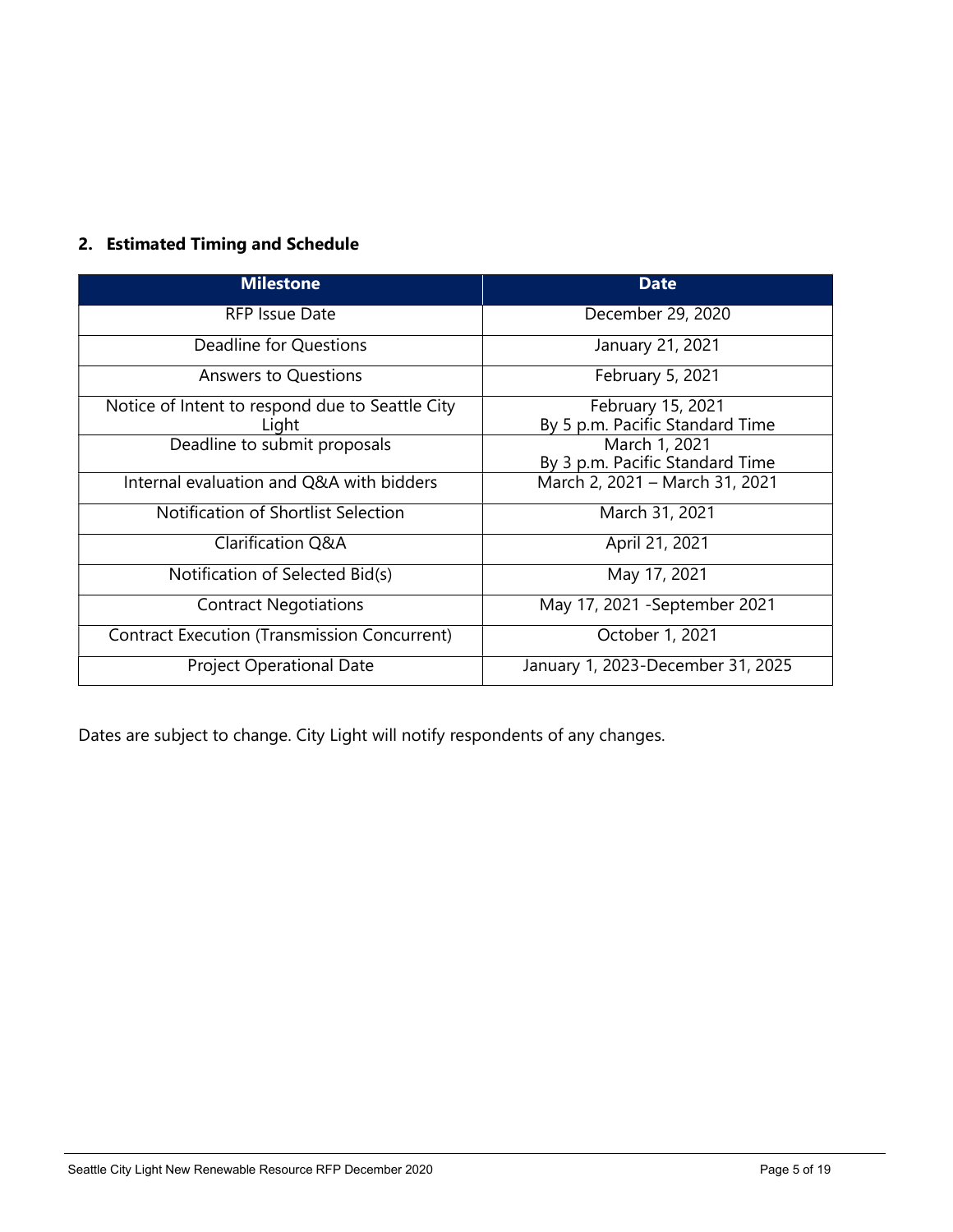## 3. Requirements

To be considered for evaluation, all proposals must meet the minimum requirements specified in section 3.1.

- **3.1** Minimum Requirements Respondents should be prepared to hold all commercial terms for 180 days after submittal.
- **3.1.1 Minimum Bid Quantity** The minimum bid amount is 50 MW.
- **3.1.2 Minimum/Maximum Bid Term** The minimum bid term is ten (10) years. The maximum bid term is fifty (50) years. Seattle City Light will consider ownership/build-to-buy options.
- **3.1.3 Price** Please provide pricing for the bid. If bidder is offering or considering different terms and/or on-line dates, please indicate pricing as appropriate.
- **3.1.4 Transmission Service Status** Bidders must provide a statement describing how they will consider transmission as a part of their proposal.
- **3.1.5 Qualifying Product Bids** Bidders must agree to sell to Seattle City Light all output from or title to an identified renewable resource. Products include energy, capacity, resource adequacy, and environmental attributes, and are further described in the Power Purchase Agreement (PPA), which will be sent to those developers who provide a Notice of Intent. Respondents should familiarize themselves with the PPA and be able to meet all terms and provisions in the PPA. Seattle City Light will consider being a co-buyer of the output from a project, for example buying the output from a 100 MW portion of a 300 MW project, however, Seattle City Light will obtain all energy, capacity, resource adequacy, environmental attributes, and other properties as described in the PPA from the contracted portion of the project.

The successful bidder(s) will convey to Seattle City Light all Environmental Attributes tracked as Renewable Energy Certificates and transferred through the Western Renewable Energy Generation Information System (WREGIS).

Seattle City Light is considering Green-e certification for the program but has not made a final decision. The developer will work with Seattle City Light to ensure the project(s) is/are eligible for Green-e's certification if Seattle City Light decides to require Green-e certification.

**3.1.6 Credit and Bidder Qualifications** - Seattle City Light's Risk Management credit requirements provide Seattle City Light reasonable assurance that Seattle City Light will be able to readily recover its actual damages in the event of default by the Bidder. Final collateral requirements will be determined prior to execution of an agreement.

To be eligible for consideration, a Bidder must demonstrate investment grade ratings by Standard and Poors ('S&P') and/or Moody's Investor Services, Inc. ('Moody's) of 'BBB' and/or 'Baa2' or higher, respectively; along with audited financial statements from the most recent two years. If the Bidder does not have the above investment ratings and audited financial statements, then the Bidder must demonstrate the parent, if applicable, has above investment ratings and audited financial statements for issuance of an acceptable parent guarantee. Throughout the term of this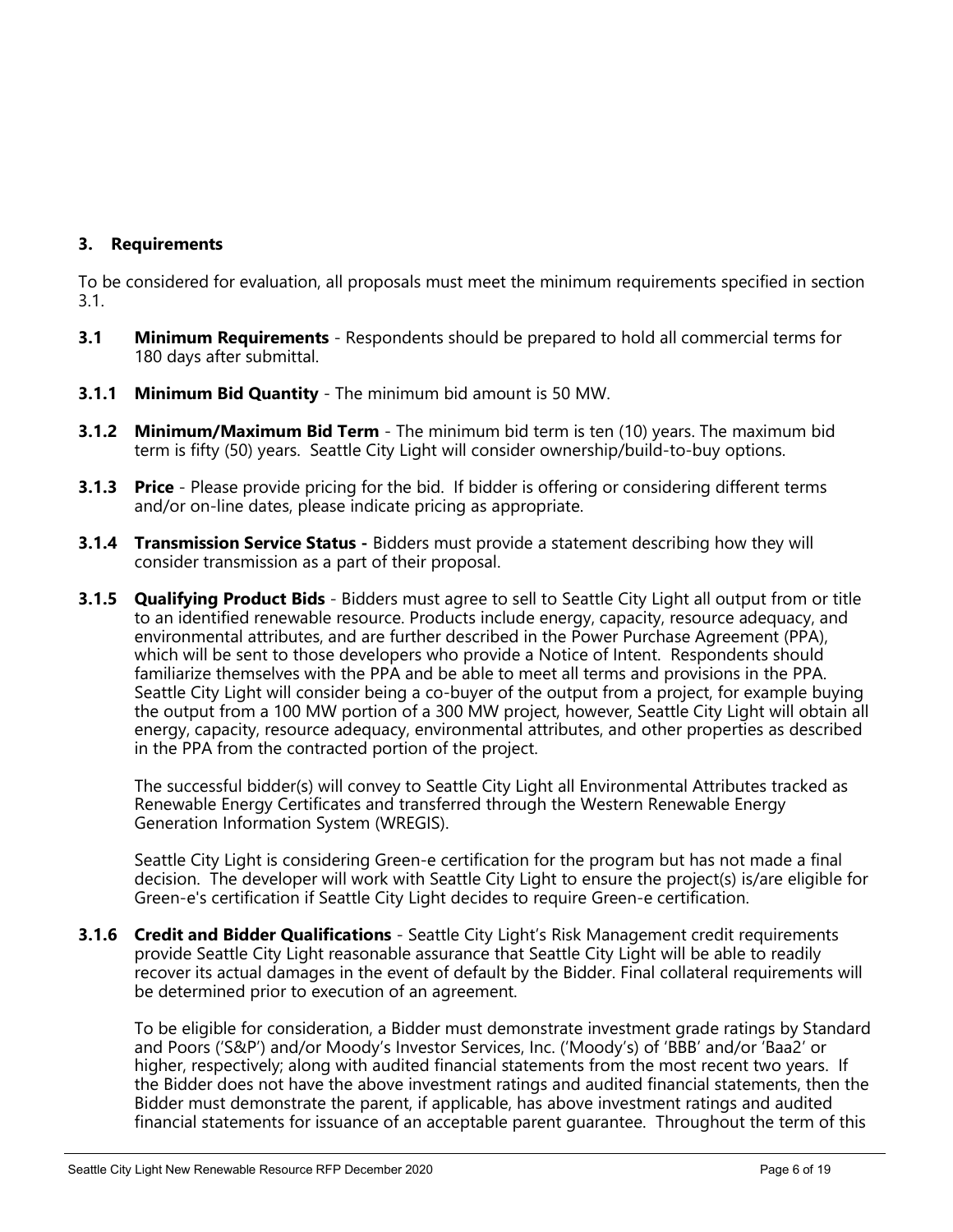agreement, Seattle City Light requires annual audited financial statements of the Bidder or parent as applicable.

If both Bidder and parent do not have the above such investment grade ratings, Bidder must demonstrate an ability to secure necessary performance assurance in the form of an acceptable letter of credit ('LOC') from an acceptable bank issuer - with investment grade ratings by S&P and/or Moody's of 'A+' and/or 'Aaa1' or higher, respectively.

If the Bidder or parent's investment ratings become S&P 'BBB-' and/or Moody's 'Baa3' or become S&P and/or Moody's non-investment grade at any point during the contract period, an acceptable LOC may be required from an acceptable bank issuer with investment grade ratings of S&P 'A+' and/or 'Aaa1' within 10 business days of Seattle City Light's request for assurance. If the bank issuer's investment rating falls below S&P's 'A-' and/or Moody's 'Aaa1' during the term of the agreement, a new acceptable LOC is required from an acceptable bank issuer with an investment grade ratings of S&P 'A+' and/or Moody's 'Aaa1'.

- **3.1.7 Other Bidder Pre-qualification** As applicable, the Bidder must provide documentation, satisfactory to Seattle City Light, that it is authorized under the law to sell power, and able to schedule power and operate under industry standards established by the Federal Energy Regulatory Commission (FERC), Western Electricity Coordinating Council (WECC), and the North American Energy Reliability Council (NERC), or other applicable regulatory body or government agency.
- **3.1.8 Renewable Development** Please provide a statement explaining how your project is above and beyond business as usual, how investment in this project will lead to the development of new renewables, or leads to development of renewable supply that exceeds regulatory requirements.
- **3.1.9 Narrative of Related Project Experience** Please provide a statement describing your experience delivering projects of similar scope within the past 10 years. Include a customer contact for reference, project description, location, and delivery methods. Seattle City Light is most interested in brief narratives of the execution approaches, means and methods, and execution strategies directly performed by the contractor and its project personnel on related projects. Seattle City Light is also interested in specific challenges the team encountered on related projects and how these challenges were addressed/overcome.
- **3.1.10 Management Approach** Please provide information on how you plan to manage the project from planning through execution and operations and maintenance.
- **3.1.11 Workforce Development Plan** Please provide a one-page plan on how you will aim to support job creation in communities related to the project. Are there economically disenfranchised communities near the project site? Provide information about the number of apprentices and women and minority business enterprises the project will or may employ during design, construction, and operation. If available, please provide the same information regarding where the generation and controls equipment is manufactured, and where the project is designed. Please describe at least one example from previous projects/developments.
- **3.1.12 Design and Technical Execution** Proposals must incorporate the requirements of section 3 of this RFP as well as an estimated schedule, intended location of renewables, and approaches to minimize risk to the environment and ensure social equity. Proposals should also describe the design approach to include intended equipment/material selection and specification sheet.
- **3.1.13 Capacity Maintenance Agreement** Please provide a draft capacity maintenance agreement. Please also provide information on intended equipment warranties.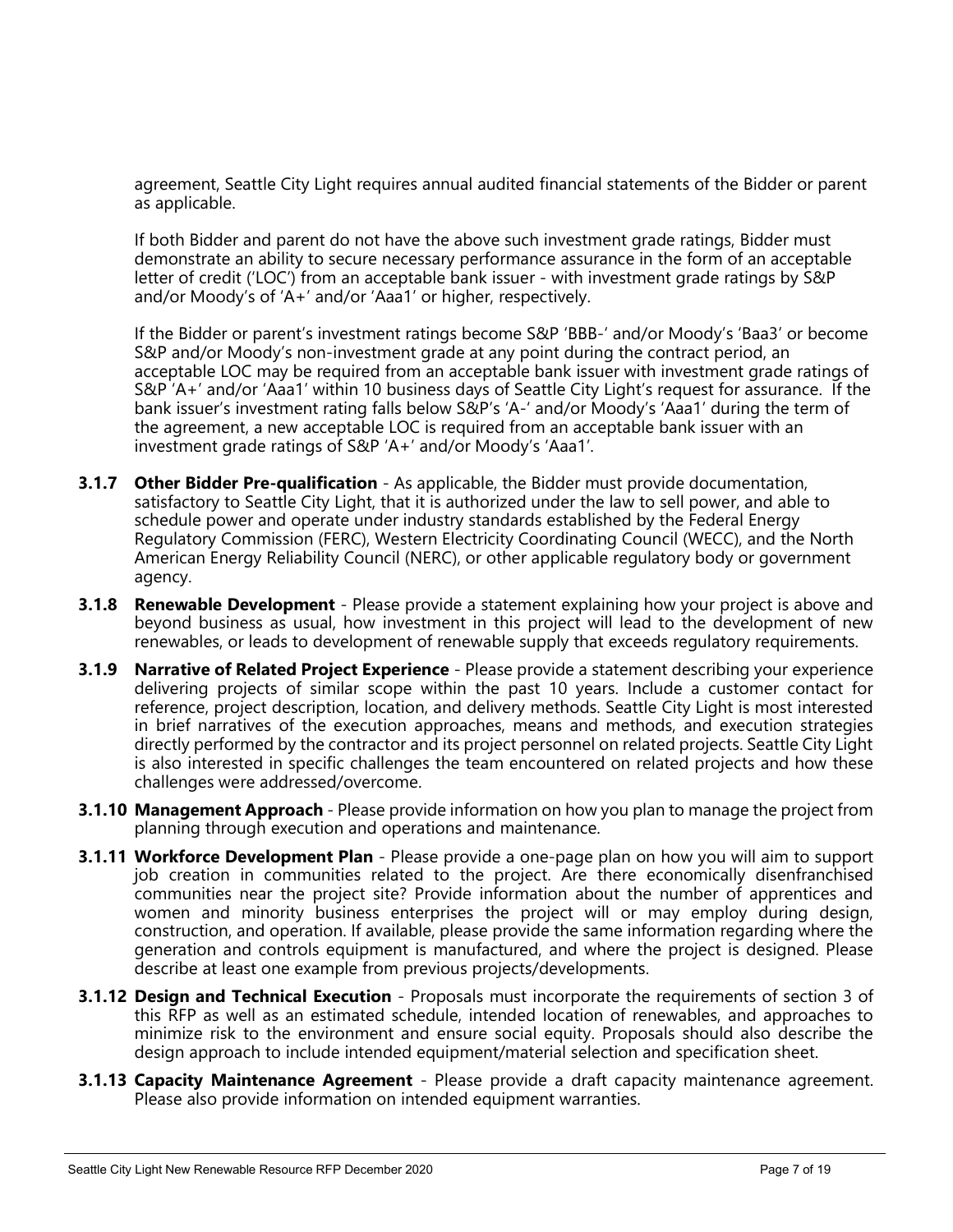## 3.2 General

The following general requirements apply to all bids to be evaluated in this RFP.

- **3.2.1 Notice of Intent to Bid -** Bidders must send Attachment A of this RFP the Notice of Intent to bid to SCL renewable RFP@seattle.gov. This should be received by 3 p.m. Pacific Standard Time, February 15, 2021.
- **3.2.2 Resource delivery** Seattle City Light will consider resources that have secured transmission on the Bonneville Power Administration (BPA) or other transmission provider to Seattle City Light's Balancing Authority Area (BAA). Seattle City Light will also consider resources with transmission to Mid-Columbia. Seattle City Light will consider resources without transmission. Please provide information on resource delivery as defined in sections 3.2.2.2, 3.2.2.3, or 3.2.2.4 as applicable.
	- **3.2.2.1 Resource Delivery** For those resources located outside Seattle City Light's Balancing Authority Area, resource output must eventually be delivered to Seattle City Light's BAA given that Seattle wants firm delivery to the Seattle BAA. Seattle City Light understands that firm transmission may not be available initially, and that over the lifetime of the project a firm delivery initially at Mid-Columbia may migrate to a Seattle delivery over time. Seattle City Light also understands that some parties may have firm transmission to other points in the Puget Sound area or may be part of a cluster study for BPA transmission projects. Please include all information relative to the delivery as further discussed below.
	- **3.2.2.2 With firm BPA or other transmission to Seattle City Light**  $(50 250$  MW) of new resources, solar or wind project(s). Provide transmission service request, status, amount, start and stop dates, Point of Delivery (POD) and Point of Receipt (POR). Seattle City Light's POD is identified as BPAT.SCL. Please respond with the answers to the following questions:
		- Will the bidder manage the Balancing Authority Area Service Agreement (BAASA)?
		- Will the bidder prefer to work with BPA and Seattle City Light to pseudo-tie the resource to Seattle City Light's BAA?
	- 3.2.2.3 With firm transmission to Mid-Columbia market New resource, delivered to Mid-Columbia, until such time the Parties obtain firm transmission to Seattle City Light's BAA. Provide transmission service request, status, amount, start and stop dates, POD and POR. Please respond with the answer to the following questions:
		- Will the bidder manage the BAASA?
		- Will the bidder prefer to work with BPA and Seattle City Light to pseudo-tie the resource to Seattle City Light's BAA?
	- **3.2.2.4 With no transmission,** wind, solar or storage projects, as proposed. Provide status of seeking BAASA. Provide plan of service.
- **3.2.3 Resource on-line date** Seattle City Light wants newly built resources on-line after January 1, 2023 and on or before December 31, 2025.
- **3.2.4 Resource Availability** Bidders should include evidence substantiating the Bid's forecasted energy deliveries. Bidders should provide monthly minimum, maximum, and median output.

Bidders selected for the short-list must provide upon request at least three years of forecasted facility level generation consistent with a contemporaneous period of historical wind or irradiance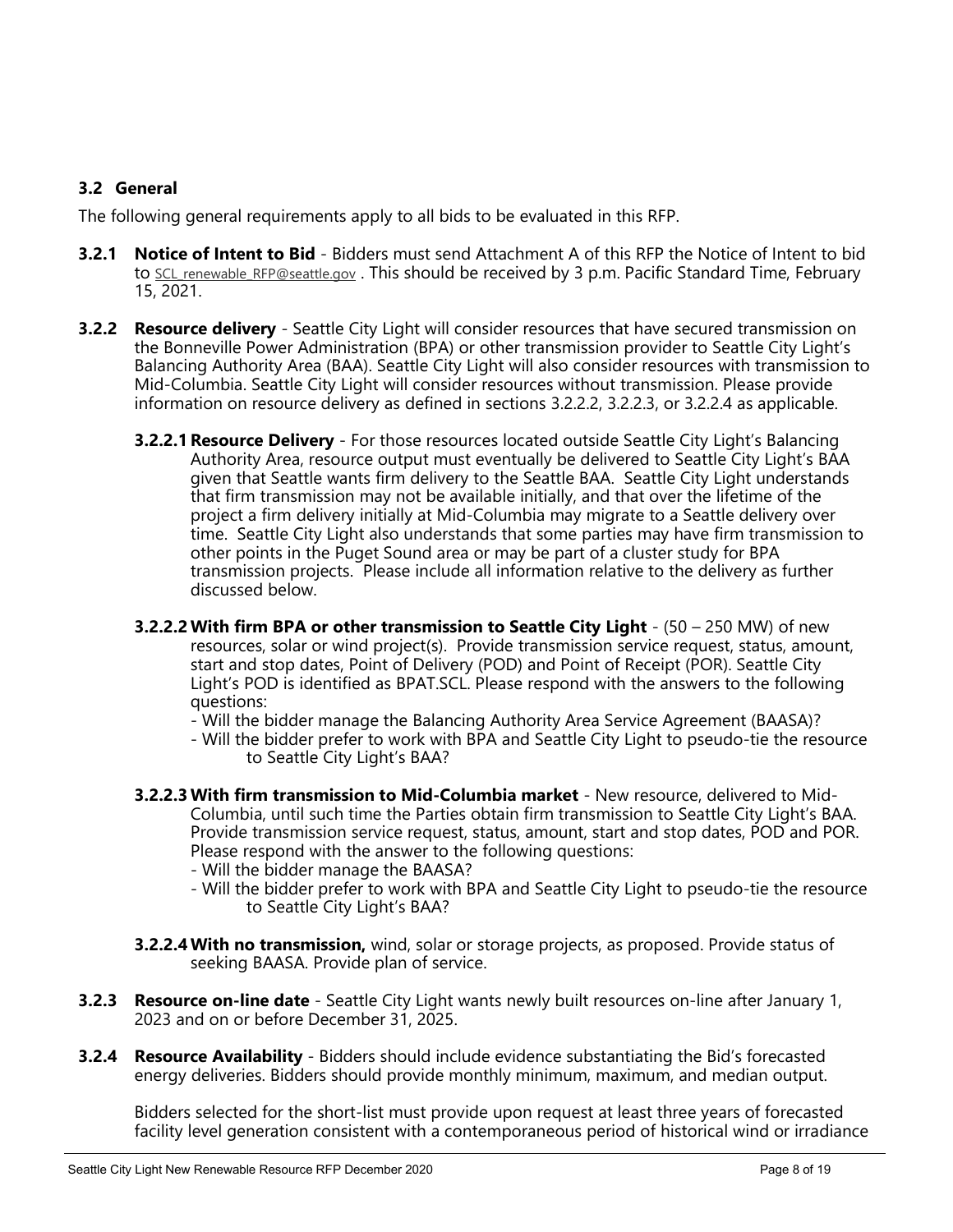observations. Short listed bidders must also provide average expected generation for each month-hour (presented in a 12x24 table). The historical and average energy output estimates must be produced by a qualified independent third-party or consistent with an included energy assessment.

## 3.3 Site Characteristics

- **3.3.1 Site Control** Bidders must support the Bid by demonstrating dependable site control. At the time of bid submission, Bidders must possess title to the site, have executed a lease agreement, or executed an option agreement applicable to a minimum of 80% of the project site. Prior to placement on Seattle City Light's final shortlist, Bidders will be required to demonstrate site control for 100% of the project site for the term of the proposed PPA or project ownership.
- **3.3.2 Permitting** Bidders must prepare and provide a detailed plan that lists all required site-specific permits and provide a plan and schedule for obtaining all permits and licenses. If at any point it is determined that a project cannot obtain the required permits as designed, Seattle City Light reserves the right to reject the Bid.
- **3.3.3 Technology Proposals** Seattle City Light will only consider Bids that use widely deployed generating technologies. Seattle City Light will not accept generation technology shown to have serial defects. Serial defects are considered to be a design or manufacturing problem that has affected 10% or more of the installed models. Generation technology must comply with all current applicable Codes and Standards for a USA-based resource. Bidders may contact Seattle City Light if they are uncertain whether their choice of specific generation technology is acceptable to Seattle City Light. (Requests need to be received by Seattle City Light no later than January 21, 2021.) Seattle will review any such information as to their suitability for meeting our renewable energy requirements as described in this RFP. Seattle City Light will respond to such requests within two weeks of receipt.
- **3.3.4 Financing** As applicable, Bidders must provide a reasonable plan to obtain project financing. Those Bidders who are unable to internally or balance sheet finance the proposed project (supported by appropriate financial statements) must provide evidence of a good faith commitment from a financial institution or lender prior to placement on Seattle City Light's final shortlist.
- **3.3.5 Equipment and Construction Costs** To be eligible to bid, Bidders must include a quote, commitment, or documentation of purchase from a wind turbine or photovoltaic panel. For utility-ownership projects, bids must also include Engineer Procure and Construct quotes to design and build the facility. For utility-ownership projects the bid price estimate must be consistent with the equipment supplier and EPC contractor (or Build/Operate/Transfer agreement) documentation.
- **3.3.6 Tax Credit Eligibility** Offers that intend to utilize federal tax credits will need to demonstrate the project's eligibility for the specified credit. Seattle City Light requires a narrative and plan describing the timeline to achieve the associated federal tax benefit.
- **3.3.7 Interconnection** All Bidders must provide the status of their executed System Impact Study Agreement.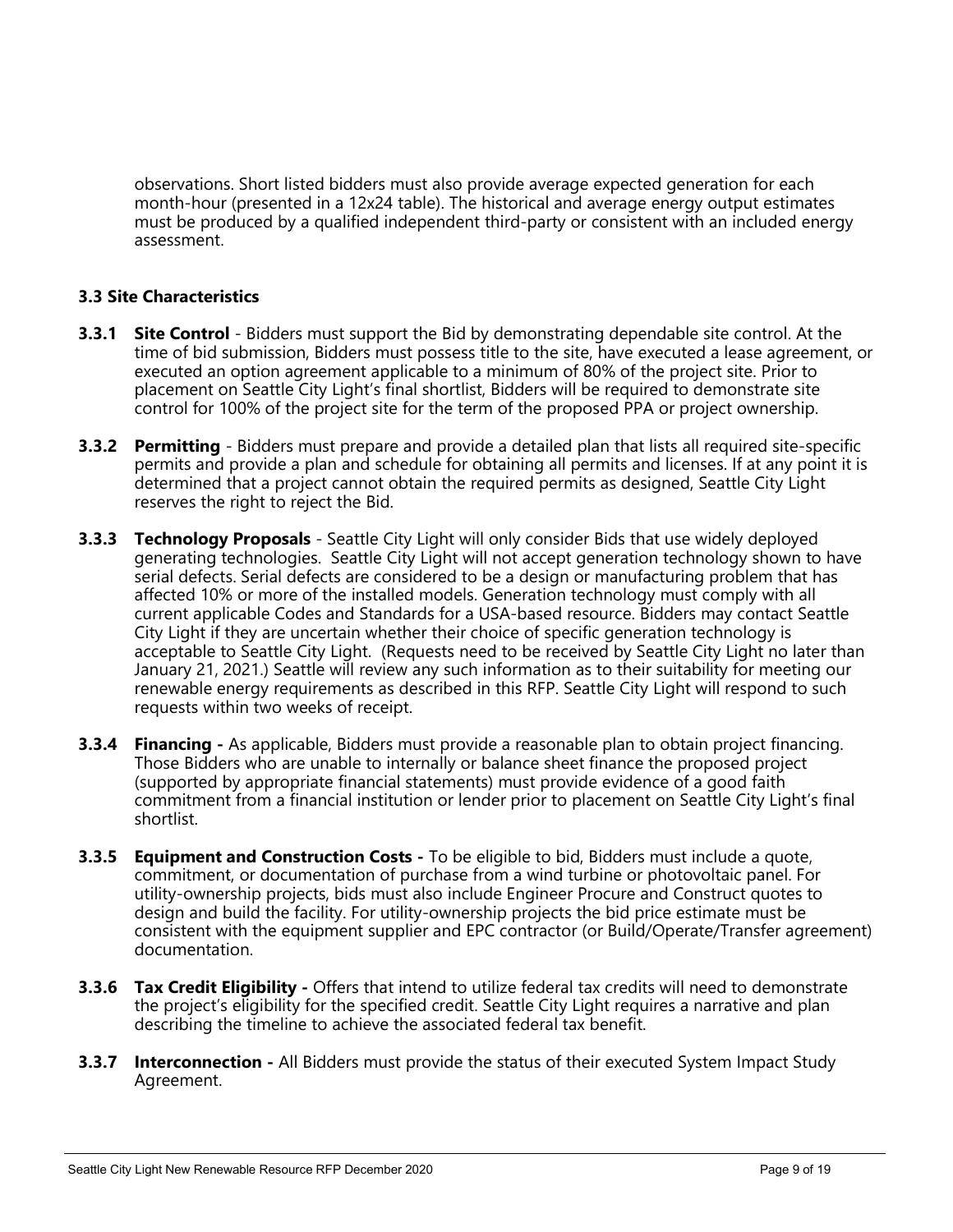## 3.4 System Operations

- **3.4.1** The NERC BAL-003 standard phase II revision will require Generation Owner/Generation Operator (GO/GOP) level compliances in addition to the BAA level compliance.
- **3.4.2** The requirement of (daily) Operation Planning Analysis (OPA) to evaluate individual generation unit available Frequency Response Reserves.
- **3.4.3** The new renewable resources shall demonstrate the ability to provide sufficient Frequency Response reserve.
- **3.4.4** No payment is due Seller for any curtailment made at the generation project or on the transmission to the POD.

Seattle City Light Operations reserves the right to curtail/interrupt/reduce/suspend the unit to partial or full output to support planned maintenance work.

Buyer shall be responsible for compensation to the Seller for energy lost during curtailments on Buyer's system.

### 4. Limitations

It is the sole opinion of Seattle City Light to determine if the Proposer is considered responsive. If Seattle City Light determines a Proposer to be not responsive, Seattle City Light will provide, by email or other writing, the reasons for the determination.

#### 4.1 Irregular Proposals

- a. Seattle City Light has the right to review Proposals for material irregularities. If Seattle City Light determines a Proposal to be irregular and rejects it, notification will be sent to the Proposer in writing containing the reason for the determination.
- b. Proposal will be considered irregular and non-responsive if:
	- i. The Proposal does not constitute a definite and unqualified offer to meet the material terms of the RFP.
	- ii. The Bid Guaranty is not complete or not sufficient.
	- iii. The entries in the required Proposal submittal documents are not typewritten or entered legibly in ink; or
	- iv. The Proposal is not properly executed.
	- v. An unsatisfactory performance record exists as shown by past or current Work for Seattle City Light, or for others, as judged from the standpoint of the conduct of the Work, environmental or safety compliance records, workmanship, progress, social equity, Community Workforce Agreement, or equal employment opportunity practices; or termination for cause;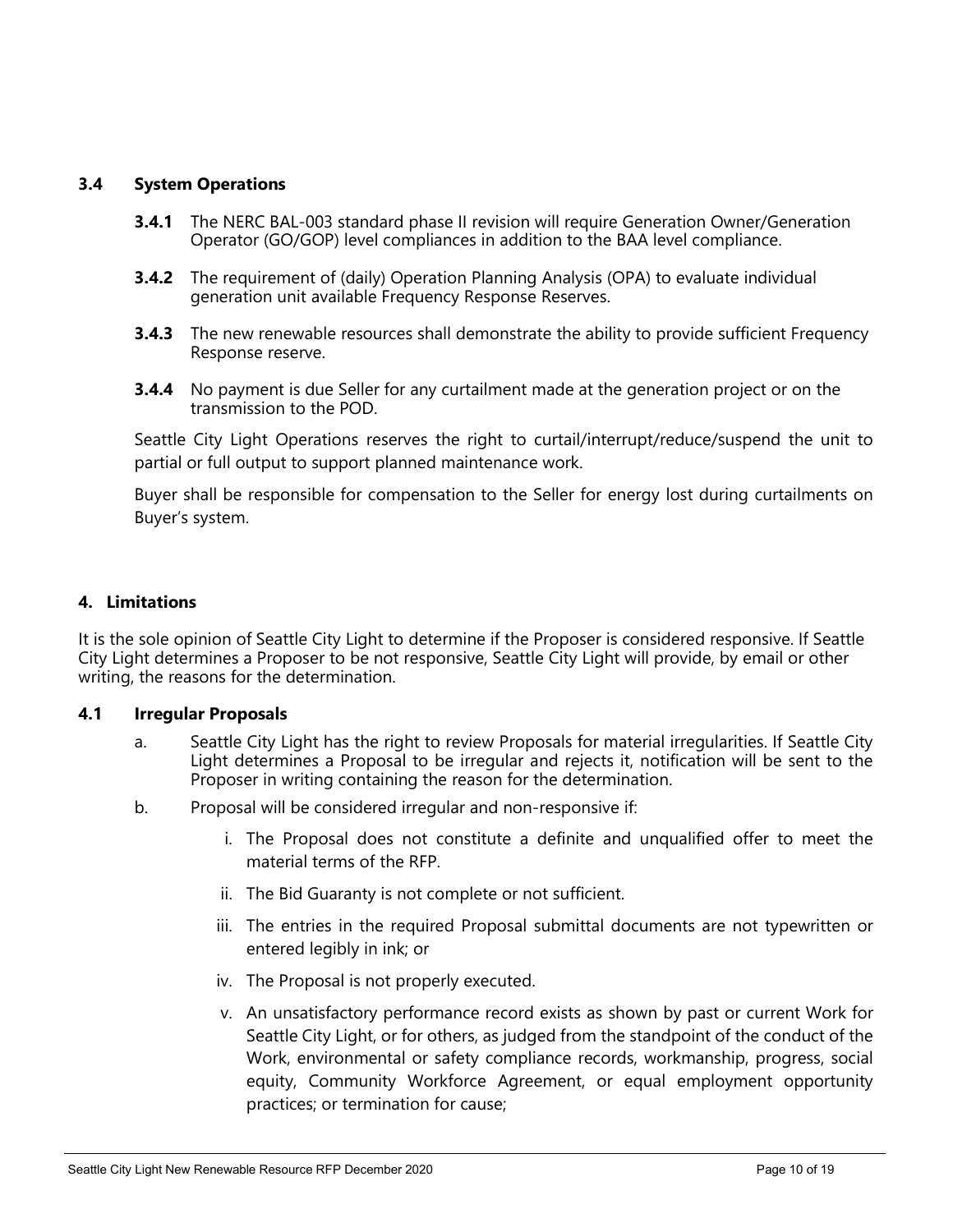- vi. The Proposer has failed to settle bills for labor or materials on past or current contracts.
- vii. The Proposer has been convicted of a crime arising from a previous public contract.
- viii. For any other reason deemed proper by Seattle City Light.
- ix. Seattle City Light will notify the Proposer by email or by other writing if the Proposer is determined to be not responsive under this Section.

#### 4.2 Modifications and Final Approval

SEATTLE CITY LIGHT RESERVES THE RIGHT TO CANCEL OR MODIFY THE RFP, THE RFP SCHEDULE, AND THE RFP PROCESS AS IT DEEMS NECESSARY OR TO COMPLY WITH REGULATORY ORDERS, RULES, REGULATIONS OR GUIDELINES WITHOUT LIABILITY OR OBLIGATION TO ANY BIDDER. SEATTLE CITY LIGHT RETAINS SOLE DISCRETION TO DETERMINE WHICH PROPOSAL(S) WILL BE SELECTED FOR FURTHER REVIEW AND NEGOTIATION. ASPECTS OF BIDDER'S PROPOSAL MAY BE SUBJECT TO FURTHER INQUIRY TO SPECIFICALLY DEFINE THE OPERATION OF THE PROJECT, TO ENSURE ADEQUATE FINANCIAL AND CREDIT SUPPORT FOR BIDDER, TO ENSURE THAT THE PROJECT IS CONSISTENT WITH SEATTLE CITY LIGHT'S REQUIREMENTS OR FOR ANY OTHER REASON. FURTHER INQUIRY SHALL NOT IMPLY THAT A PROPOSAL WILL BE SELECTED. THERE SHALL BE NO BINDING CONTRACT UNTIL SEATTLE CITY LIGHT AND BIDDER HAVE EXECUTED A FINAL DEFINITIVE AGREEMENT AND ANY APPLICABLE REGULATORY REVIEW HAS BEEN COMPLETED. IN ITS SOLE DISCRETION AND AT ANY TIME, SEATTLE CITY LIGHT MAY SUBMIT ANY FINAL DEFINITIVE AGREEMENT TO THE SEATTLE CITY COUNCIL FOR FINAL REVIEW BEFORE SUCH AGREEMENTS ARE ENFORCEABLE BY BIDDER.

#### 5. Power Purchase Agreement (PPA)

 Draft PPA to be delivered to all Entities that provide a Notice of Intent. Respondents may provide a PPA that Seattle City Light will consider.

### 6. Evaluation Criteria

Seattle City Light will consider all information provided about the projects and has provided both openended and specific questions so that respondents can cast their projects in the best possible way.

Seattle City Light's subject matter experts will consider project developer's experience in the field, approach to this project, and goals for delivering all aspects of the project in a first-class manner. Seattle City Light will consider the value the project provides to our customers, to the people in the vicinity of the project, and the areas where the project or components will be designed, manufactured, and built. Timing, delivery, and price are important considerations. How the developer will ensure that all project values are met over the entire span of the PPA or ownership are also important to a lasting and valued business relationship.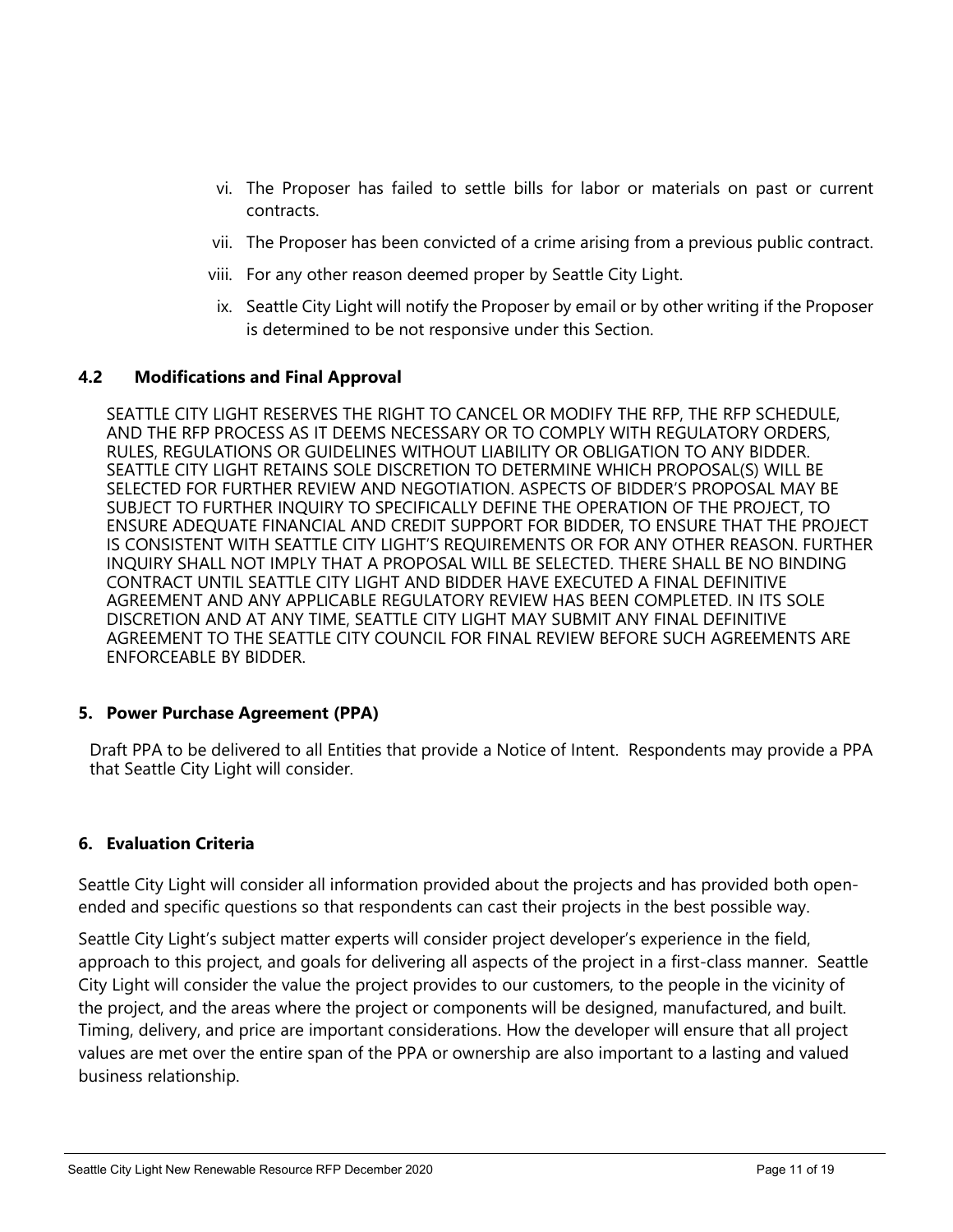## 7. Credit / Insurance

#### Insurance Requirements

- **7.1 Builders Risk** (Course of Construction) "All Risk" (Special Perils) coverage form, with limits equal to the completed value (including both hard cost and soft cost) of the project and no coinsurance penalty provisions.
- **7.2** Property Insurance "All Risk" (Special Perils) coverage form at full replacement cost with no coinsurance penalty provision for repair or replacement of the facility. The policy shall include Boiler and Machinery, Earthquake, and Wind/Hail coverage. The deductible(s) shall not exceed the Seller's financial ability to fund the costs of losses and shall not be greater than prevailing practices for similar operations in the state in which the Facility is located.
- 7.3 Commercial General Liability Insurance coverage, on an occurrence basis, with a limit of \$2,000,000 per occurrence. The coverage must include: (i) Bodily Injury and Property Damage Liability, (ii) Contractual Liability, including coverage for the indemnity obligations under this Agreement and (iii) Products and Completed Operations Liability. Policy shall be endorsed to name The City of Seattle doing business as Seattle City Light, its officials, agents, and employees as an Additional Insured for full coverage and policy limits. Additional Insured status shall include products-completed operations coverage. The deductible shall not exceed the Seller's financial ability to cover claims and shall not be greater than prevailing practices for similar operations in the state in which the Facility is located.
- **7.4 Business Automobile Liability** Insurance coverage with a minimum single limit of \$2,000,000 per claim for bodily injury and property damage with respect to project operator's use of vehicles whether owned, hired or non-owned, assigned to, or used in the performance of the Work. Policy shall be endorsed to name Seattle City Light, its officials, agents, and employees as additional insured for full coverage and policy limits.
- **7.5 Excess general liability policy** Minimum limit of \$25 million. Policy shall be endorsed to name Seattle City Light, its officials, agents, and employees as additional insured for full coverage and policy limits.
- **7.6** Pollution liability Minimum limit of \$5 million. Policy shall be endorsed to name Seattle City Light, its officials, agents, and employees as additional insured for full coverage and policy limits.
- 7.7 Cyber Insurance Minimum limit of \$5 million to cover  $1<sup>st</sup>$  party damage related to a cyber related loss.
- **7.8 Workers' Compensation** Workers Compensation/Employer's Liability: Insurance coverage with respect to all persons performing the Work, in accordance with the applicable laws of the state in which the Work is to be performed. All required insurance policies that name Seattle City Light, its officials, agents, and employees as additional insured for full coverage and policy limits as an additional insured must include provisions that such insurance is primary insurance with respect to the interests of Seattle City Light and that any other insurance maintained by Seattle is excess and not contributory insurance with the required insurance. Owner/Operator shall notify Seattle City Light within 30 days of any cancellation or change in limits of liability of any required insurance policy. Owner/Operator shall ensure that any policy of insurance that operator or any subcontractor carries as insurance against property damage or against liability for property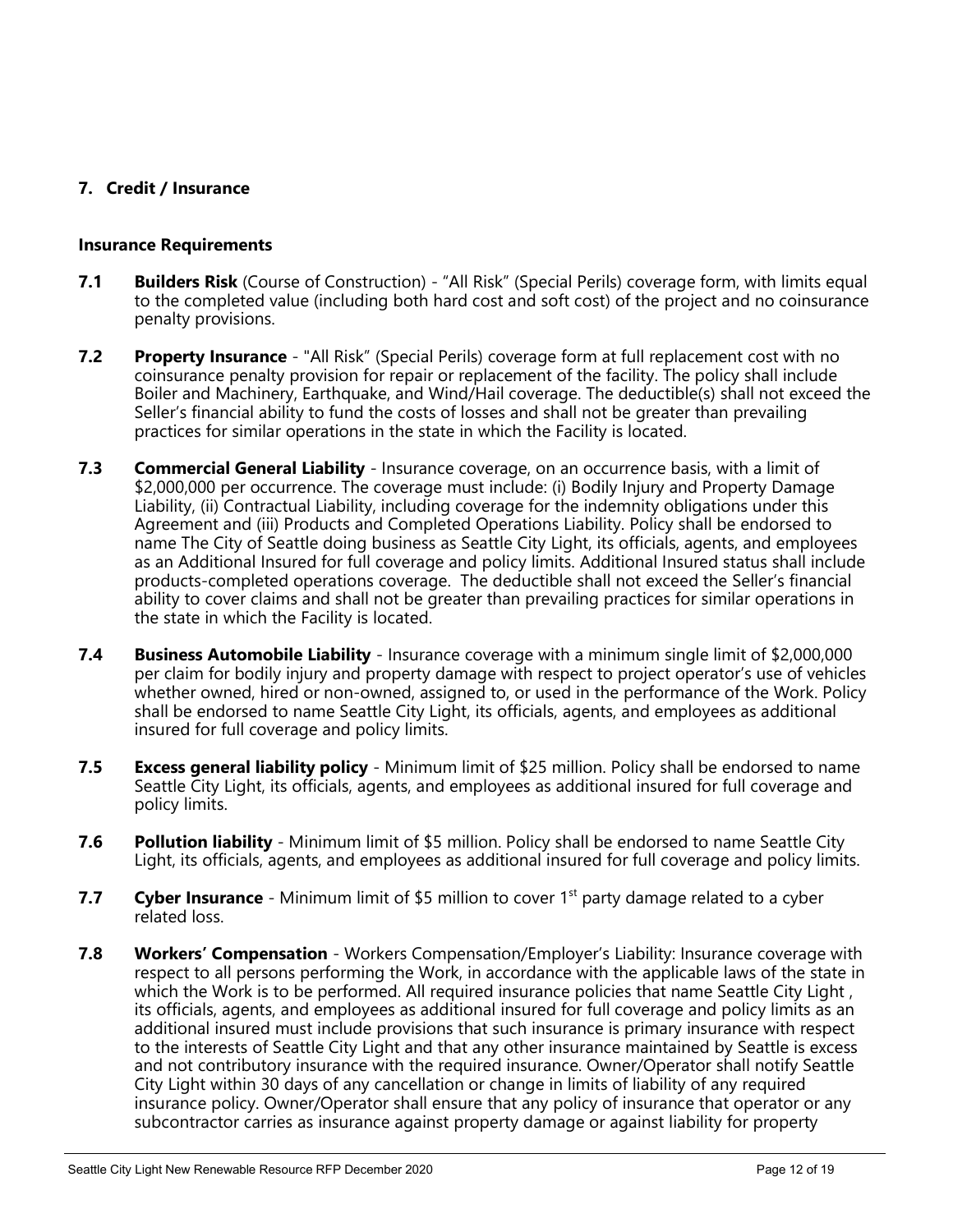damage or bodily injury (including death) shall include a provision providing a waiver of the insurer's right to subrogation against Seattle City Light, its officials, agents, and employees as the additional insured. To the extent permitted by the policies of insurance, Owner/Operator hereby waives all rights of subrogation against Seattle City Light, its officials, agents, and employees.

## 8. Confidentiality

If a bidding or submitting entity believes certain portions or all of their responsive materials to this RFP are confidential, said entity is required to sign a non-disclosure agreement substantially in the form of attachment (C) and must take steps outlined in attachment (C) to clearly demark what is considered confidential. Additionally, a bidding or submitting entity must be fully aware of the disclosure obligations Seattle City Light adheres to in relation to Chapter 42.56 of the Revised Code of Washington, Public Records Act as described in section 6 of the attached non-disclosure agreement.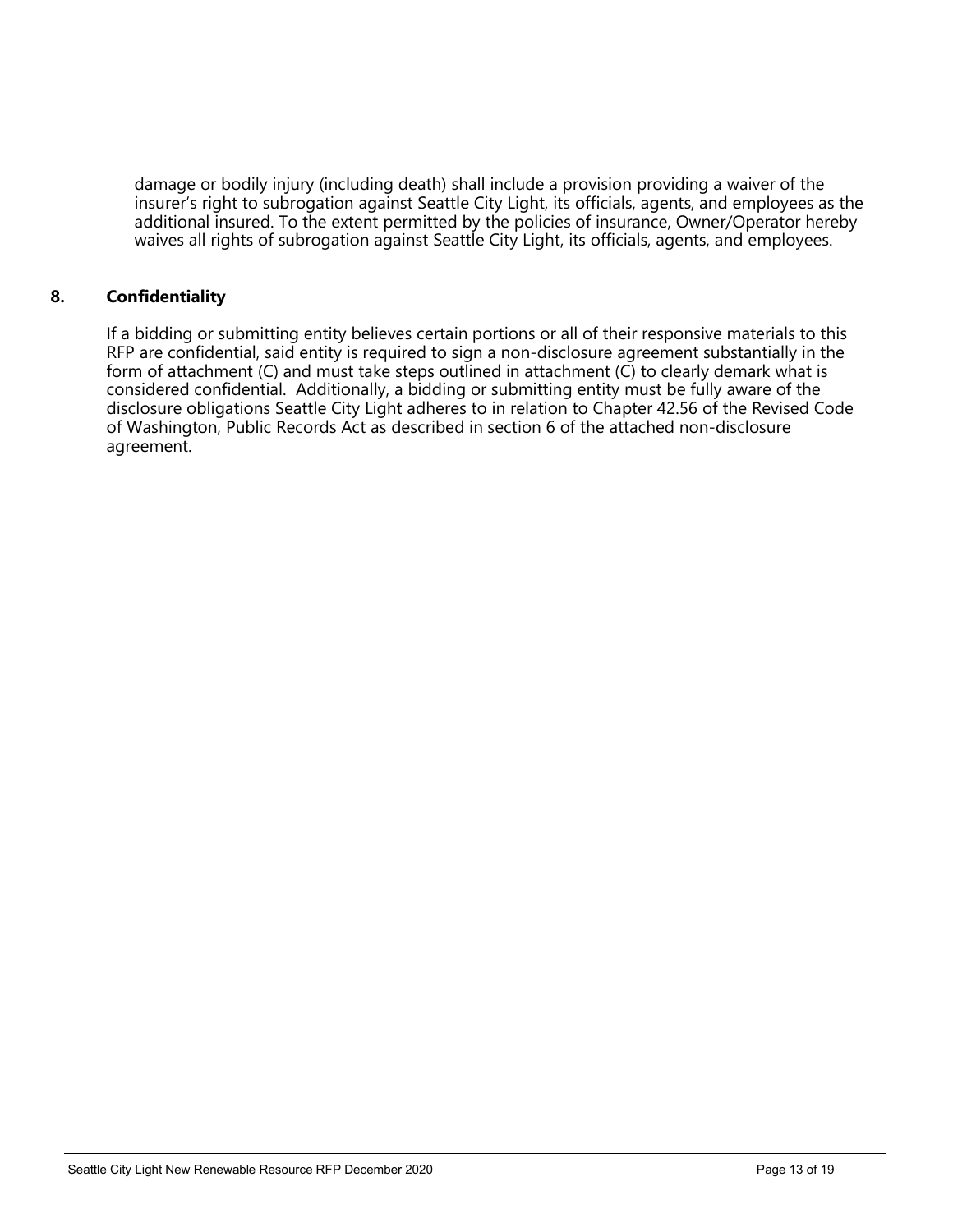### Attachment A

## Notice of Intent to Bid

Response to Seattle City Light Solar/Wind Energy Request for Proposal Notice of Intent to Respond

Seattle City Light Solar/Wind RFP 2021

This form must be completed as part of the Pre-Bid Information and submitted to SCL\_renewable\_RFP@seattle.gov.

Deadline - 3:00PM (PST), February 15, 2021.

A. Notice of Intent to Respond to Seattle City Light Solar/Wind RFP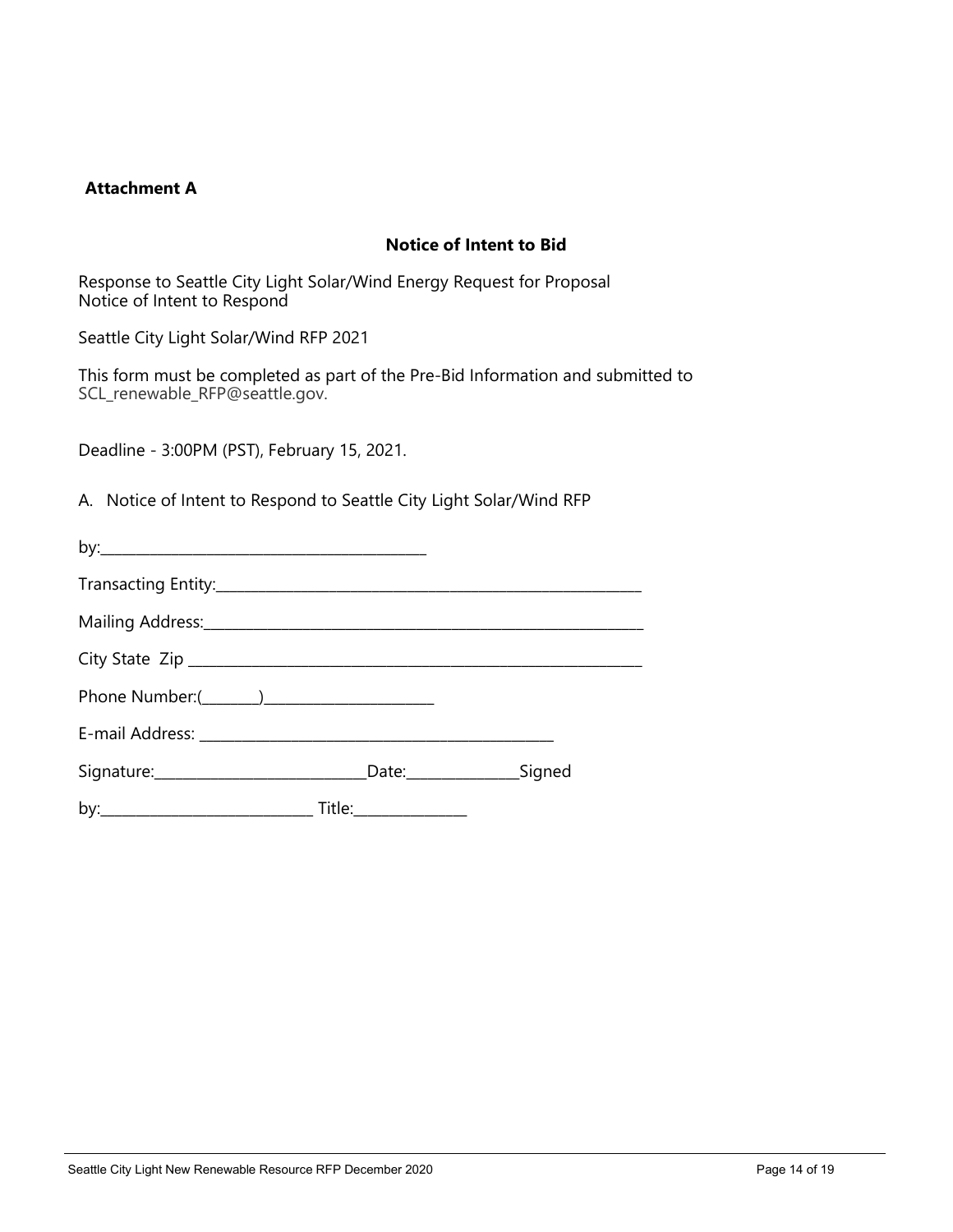## Attachment B

#### Build Transfer vs PPA

#### CONTRACT FORM AND TERM/PRICE/OWNERSHIP STRUCTURES

Form and Term: Seattle City Light will accept proposals for Power Purchase Agreements ("PPA") or other structures as outlined in this RFP. Pursuant to the terms of a PPA, Seattle City Light will obtain all rights to the output of the Project, including the energy (net of facility service power and losses), capacity, and all Environmental Attributes generated by the Project for a minimum 10-year term and maximum 50-year term.

Price: Seattle City Light seeks competitive Proposals for the sale of Project output (including energy, capacity, and other attributes including Environmental Attributes) to Seattle City Light at the maximum value to customers.

Alternative Ownership Structures: Seattle City Light will consider options to purchase/own the Project outright during the term of the PPA or as an element of the proposal set forth by respondents to this RFP. In addition to a PPA structure, bidders may propose ownership structures, which may include a turnkey Project to be owned by Seattle City Light, joint development and co-ownership, or another mutually beneficial arrangement. For PPA-only Proposals Seattle City Light shall have a right of first refusal to purchase the Project.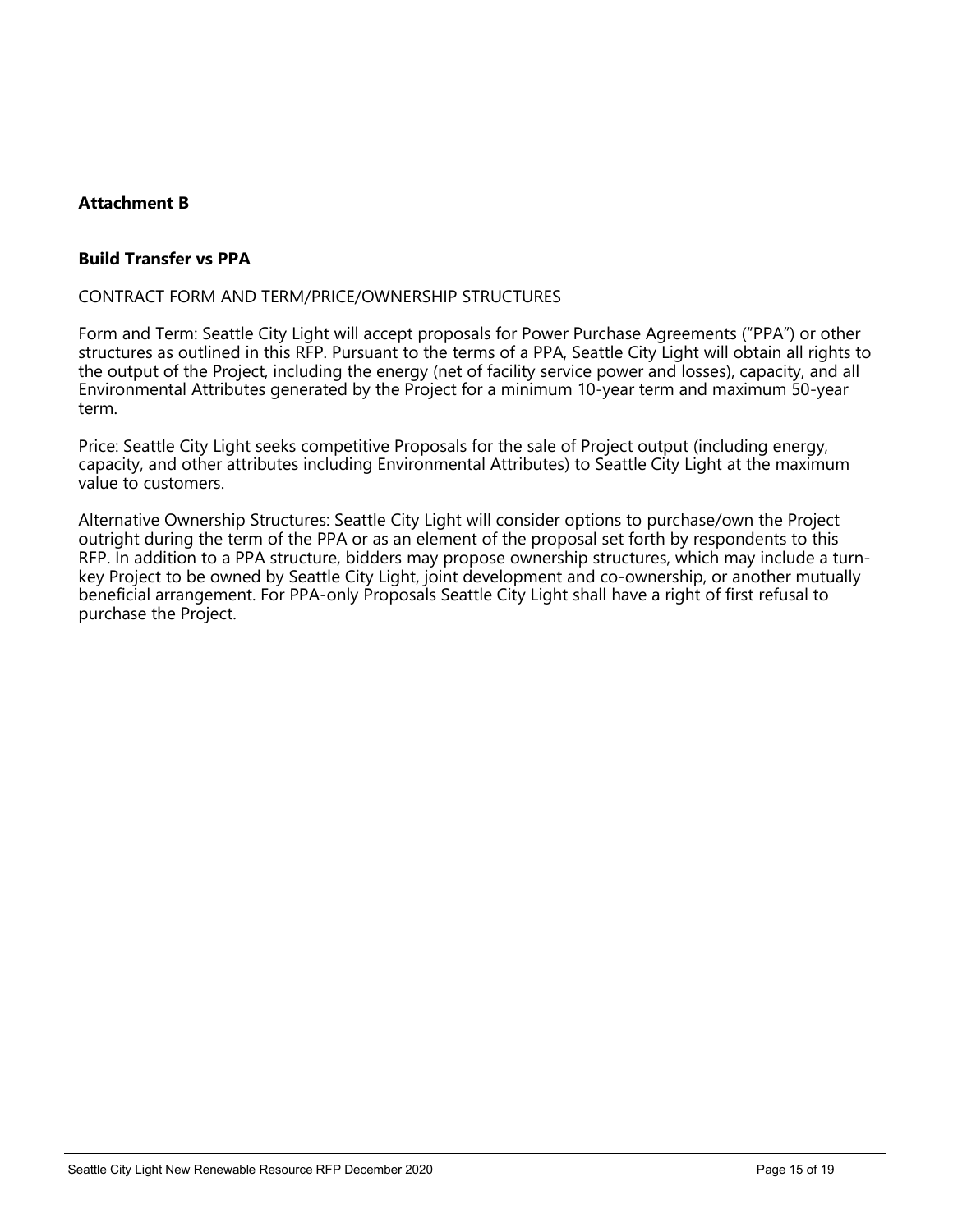## Attachment C

#### Confidentiality and Non-Disclosure Agreement

This Confidentiality and Non-Disclosure Agreement ("Agreement") is made and entered into as of <date>, between The City of Seattle ("Receiving Party" or "City Light") and **Committee Controllery ("Disclosing** ("Disclosing Party"). Disclosing Party and Receiving Party agree as follows:

#### 1. Definitions

"Confidential Information" shall mean: (i) information disclosed in tangible form by Disclosing Party and marked "confidential" or "proprietary;" or (ii) oral information designated as Confidential Information by the Disclosing Party at the time the oral information is provided.

#### 2. Purpose

L

The Receiving Party shall use the Confidential Information only for the following purposes:

#### 3. Obligation of Confidentiality

The Receiving Party shall limit the use of and access to Disclosing Party's Confidential Information to the Receiving Party's employees or independent contractors who need to know such Confidential Information, for the purpose set forth in Section 2 above. However, before the Receiving Party may disclose Confidential Information to any independent contractors/ subcontractors (Contractors), the Contractors must also sign and submit a similar Non-Disclosure Agreement to receive access to any of the Disclosing Party's Confidential Information.

<u>. Andre and the second control of the second control of the second control of the second control of the second</u>

#### 4. Confidentiality Period

The Receiving Party's obligations to protect Confidential Information hereunder continue as for a period of one (1) year.

#### 5. Exceptions

The Receiving Party has no obligation of confidentiality to any Confidential Information that:

- a. is or becomes a matter of public knowledge through no fault of the Receiving Party; or
- b. was in the Receiving Party's possession or known by it prior to receipt from the Disclosing Party; or
- c. was rightfully disclosed to the Receiving Party by a third party without restriction; or
- d. is independently developed by the Receiving Party without access to Disclosing Party's Confidential Information.

The Receiving Party may disclose Confidential Information pursuant to any statutory or regulatory requirement or court order, provided that Disclosing Party is, to the extent legally permitted, given ten (10) days advance notice of any proposed disclosure, in order for Disclosing Party to pursue a protective order. If a protective order is not obtained by Disclosing Party at the conclusion of this ten (10) day period, the Receiving Party may disclose the requested Confidential Information without further liability.

6. Washington Public Records Act Disclosing Party understands that, unless exempt under applicable law, Confidential Information that it submits under this Agreement may be subject to public inspection or copying under the Chapter 42.56 of the Revised Code of Washington, Public Records Act ("PRA"). If any requests for disclosure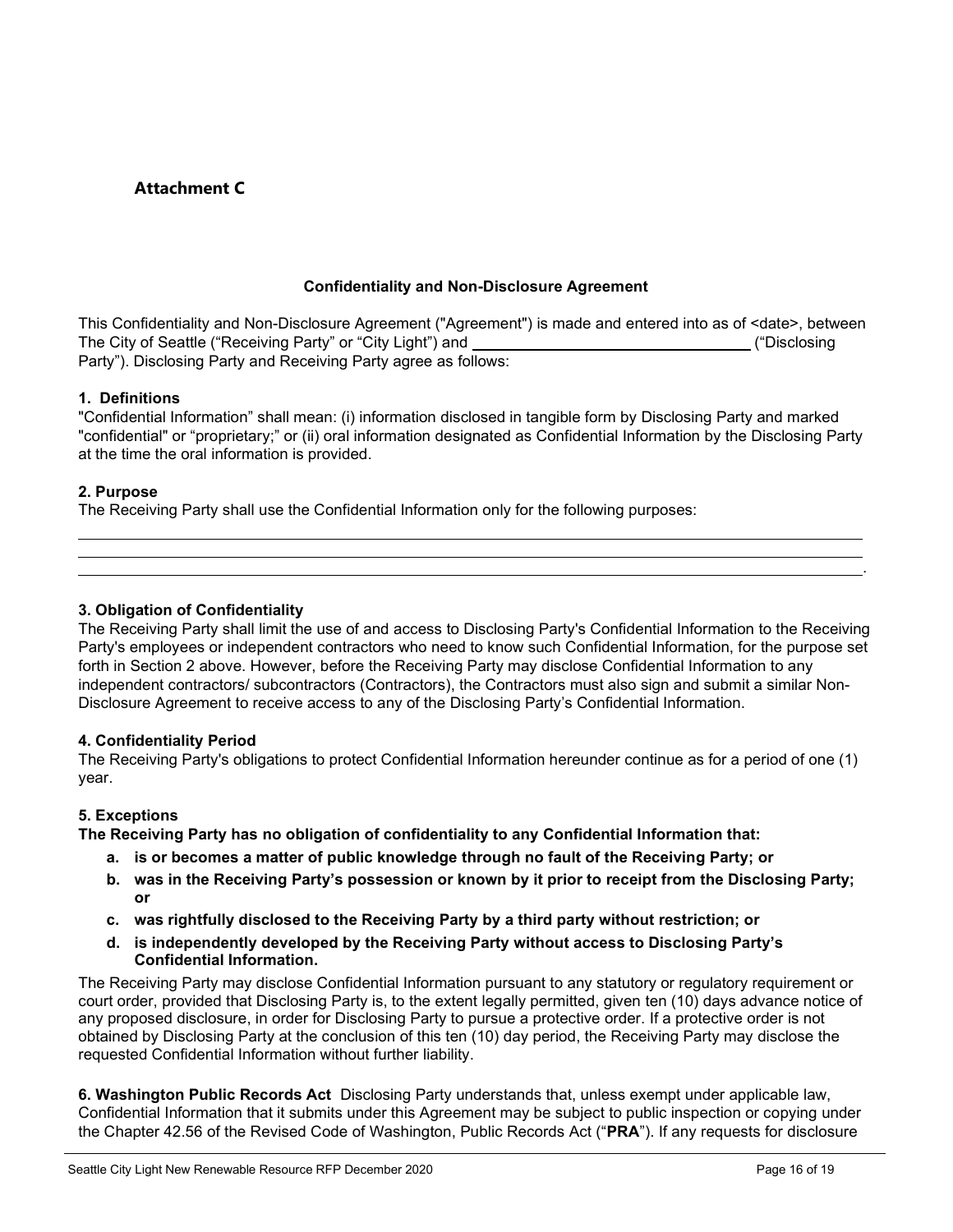of Confidential Information are made pursuant to the PRA, prior to releasing any Confidential Information, Receiving Party will determine whether the material should be made available under the law. If Receiving Party determines that the material is not exempt and may be disclosed, Receiving Party will notify the Disclosing Party of the request and allow the Disclosing Party 10 working days to take appropriate action pursuant to RCW 42.56.540. If the Disclosing Party fails or neglects to take such action within said period, Receiving Party may release the portions of the Confidential Information deemed subject to disclosure, and Disclosing Party shall be deemed to have consented to the disclosure of the Confidential Information and waived and released any and all rights, remedies, claims and causes of action Disclosing Party has or may have had against Receiving Party, and any and all of its directors, officers, employees, agents, representatives and insurers, arising from or relating to Receiving Party's disclosure of the Confidential Information pursuant to this Section 6.

#### 7. Equitable Relief

The Receiving Party acknowledges and agrees that due to the unique nature of Disclosing Party's Confidential Information, there may be no adequate remedy at law for any breach of its obligation. Receiving Party further acknowledges that any such breach may allow the Receiving Party or third parties to use such Confidential Information to irreparably harm the Disclosing Party and therefore, upon any such breach or threat thereof, Disclosing Party shall be entitled to seek appropriate equitable relief. The Receiving Party will notify Disclosing Party in writing immediately upon the occurrence of any such unauthorized release or other breach.

#### 8. Intellectual Property Rights

Receiving Party does not acquire any intellectual property rights under this Agreement or through any disclosure hereunder, except the limited right to use such Confidential Information in accordance with this Agreement.

#### 9. Return of Information

At any time, the Disclosing Party may request the return or the destruction of all Confidential Information previously provided to the Receiving Party. Upon receipt of such request, all such Confidential Information, including without limitation any copies, summaries or compilations of such information, still in the Receiving Party's possession or under its control shall be promptly returned or destroyed, as requested except, however, Receiving Party may retain any Confidential Information as required by law, as determined by Receiving Party in its sole discretion.

#### 10. General

This Agreement supersedes all prior discussions and writing with respect to the subject matter hereof. No waiver or modification of this Agreement will be binding upon either party unless made in writing and signed by a duly authorized representative of each party and no failure or delay in enforcing any right will be deemed a waiver of such right. The parties understand that nothing herein requires either party to proceed with any proposed transaction or relationship in connection with which the Confidential Information may be disclosed. In the event that any of the provisions of this Agreement shall be held by a court of competent jurisdiction to be unenforceable, the remaining portions hereof shall remain in full force and effect. This Agreement shall be governed by the laws of the State of Washington without regard to conflicts of laws provisions thereof, and each party submits to the jurisdiction and venue of the Washington state or federal court serving the King County area with respect to the subject matter of this Agreement. The headings to the Sections of this Agreement are included merely for reference and shall not affect the meaning of the language included therein. This Agreement is written in the English language only, which language shall be controlling in all respects. If applicable, this Agreement may be executed in counterparts or by facsimile, each of which shall be deemed an original, and all of which together shall constitute one and the same agreement.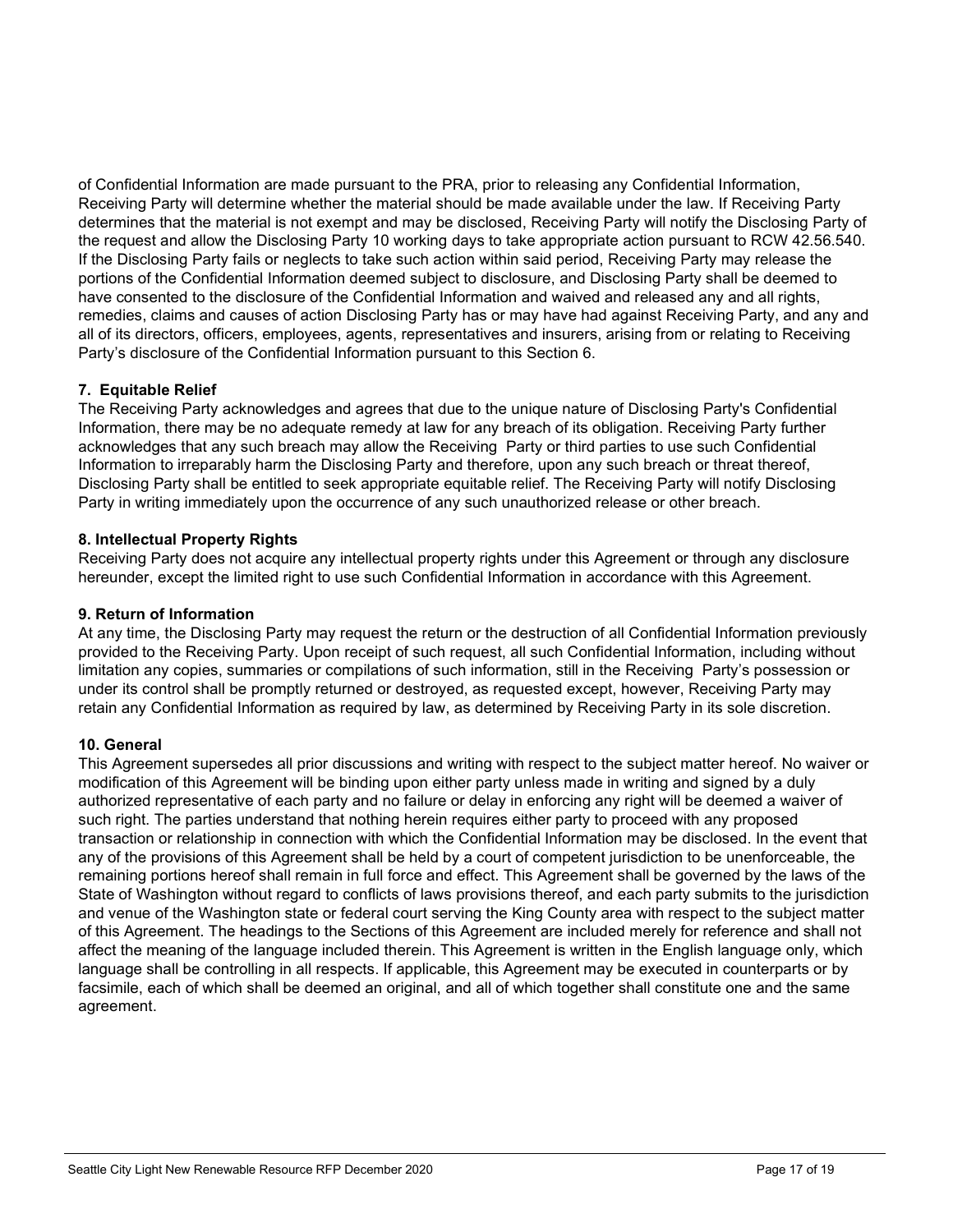WHEREFORE, the Parties acknowledge that they have read and understood this Agreement and voluntarily accept the duties and obligations set forth herein.

| The City of Seattle                   | <b>Company Name</b> |
|---------------------------------------|---------------------|
| Print<br>Name:                        | Print<br>Name:      |
| Signature:                            | Signature:          |
| Title:                                | Title:              |
| Address: 700 Fifth Avenue, Suite 3200 | Address:            |
| PO Box 34023                          |                     |
| Seattle, WA 98124-4023                |                     |
|                                       |                     |
|                                       | Phone/ Email:       |